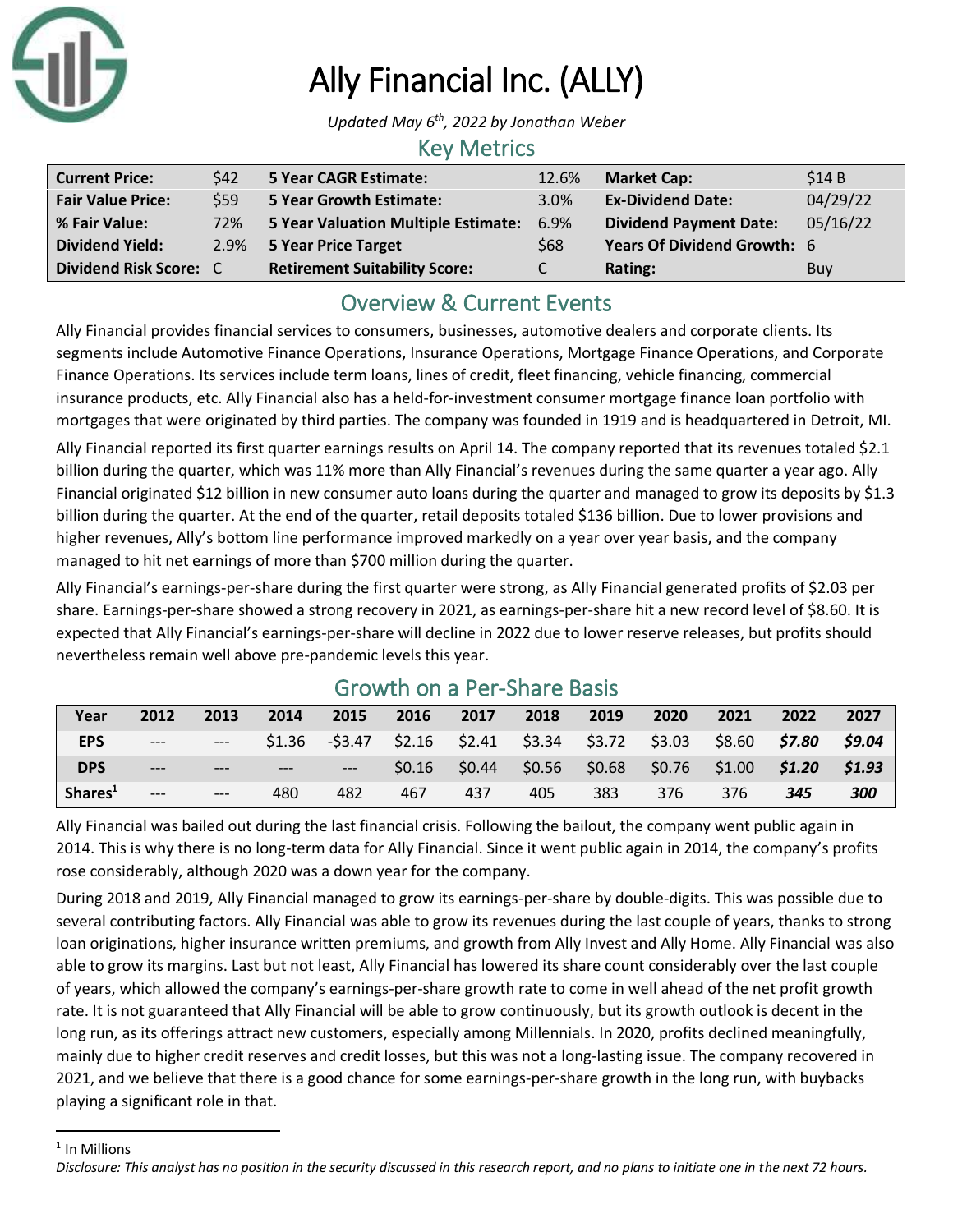

# Ally Financial Inc. (ALLY)

#### Valuation Analysis

| Year      | 2012  | 2013  | $\sim$ 2014 |       | 2015 2016 2017 2018                               |  | 2019                     | 2020 | 2021 | <b>Now</b> | 2027 |
|-----------|-------|-------|-------------|-------|---------------------------------------------------|--|--------------------------|------|------|------------|------|
| Avg. P/E  |       |       |             |       | --- --- 17.3 --- 8.3 9.3 8.0 8.1 11.6 5.6 5.4 7.5 |  |                          |      |      |            |      |
| Avg. Yld. | $---$ | $---$ | $---$       | ----- | $0.9\%$                                           |  | 2.0% 2.1% 2.3% 2.2% 2.1% |      |      | $2.9\%$    | 2.8% |

Ally Financial is trading at less than 6 times this year's earnings-per-share estimate right now, which is not a high valuation in absolute terms, and which is also not expensive versus how shares were valued in the past. The company's shares have pulled back over the last couple of months, which further lowered the company's valuation. We believe that shares do have considerable upside potential from the current level.

### Safety, Quality, Competitive Advantage, & Recession Resiliency

| Year          |                               |               | 2012 2013 2014 2015 2016 2017 2018 2019 2020 2021 2022 2027 |  |                                                |  |  |  |
|---------------|-------------------------------|---------------|-------------------------------------------------------------|--|------------------------------------------------|--|--|--|
| <b>Payout</b> | and the second control of the | $\sim$ $\sim$ | <b>Service</b> Construction                                 |  | 7.4% 18.3% 16.8% 18.3% 25.1% 11.6% 15.4% 21.4% |  |  |  |

Ally Financial will pay out around 15% of its earnings in the form of dividends this year. Generally, Ally Financial is more focused on share repurchases, although those were temporarily stopped during the pandemic. Buybacks have resumed in 2021, however, and the company has started to raise its dividend again.

During the Great Recession, Ally did not perform well at all, as the company needed a bailout. Luckily, another crisis with the dimensions and the focus on financials like the one from 2009 is not overly likely in the foreseeable future, which means that investors do not have to worry about a bankruptcy at this point. Still, the coronavirus crisis shows that Ally Financial's business is vulnerable versus downturns, as credit losses during 2020 were above the norm.

### Final Thoughts & Recommendation

Ally Financial does not have a positive long-term track record, as its performance during the last financial crisis was disastrous. The company's balance sheet looks sufficiently strong, however, and Ally Financial is weathering the coronavirus crisis better than the Great Recession, although it should be noted that 2020's earnings still took a hit and shareholders had to live with a suspension of share repurchases. Shares have risen considerably over the last year, but so have profits, which is why Ally is still pretty cheap. Since total returns are forecasted to be strong over the coming years, we rate Ally Financial a buy at current prices, but we want to note the stock's vulnerability to recessions.



# Total Return Breakdown by Year

[Click here to rate and review this research report. Your feedback is important to us.](https://suredividend.typeform.com/to/ScKeFu)

*Disclosure: This analyst has no position in the security discussed in this research report, and no plans to initiate one in the next 72 hours.*

*Updated May 6 th, 2022 by Jonathan Weber*